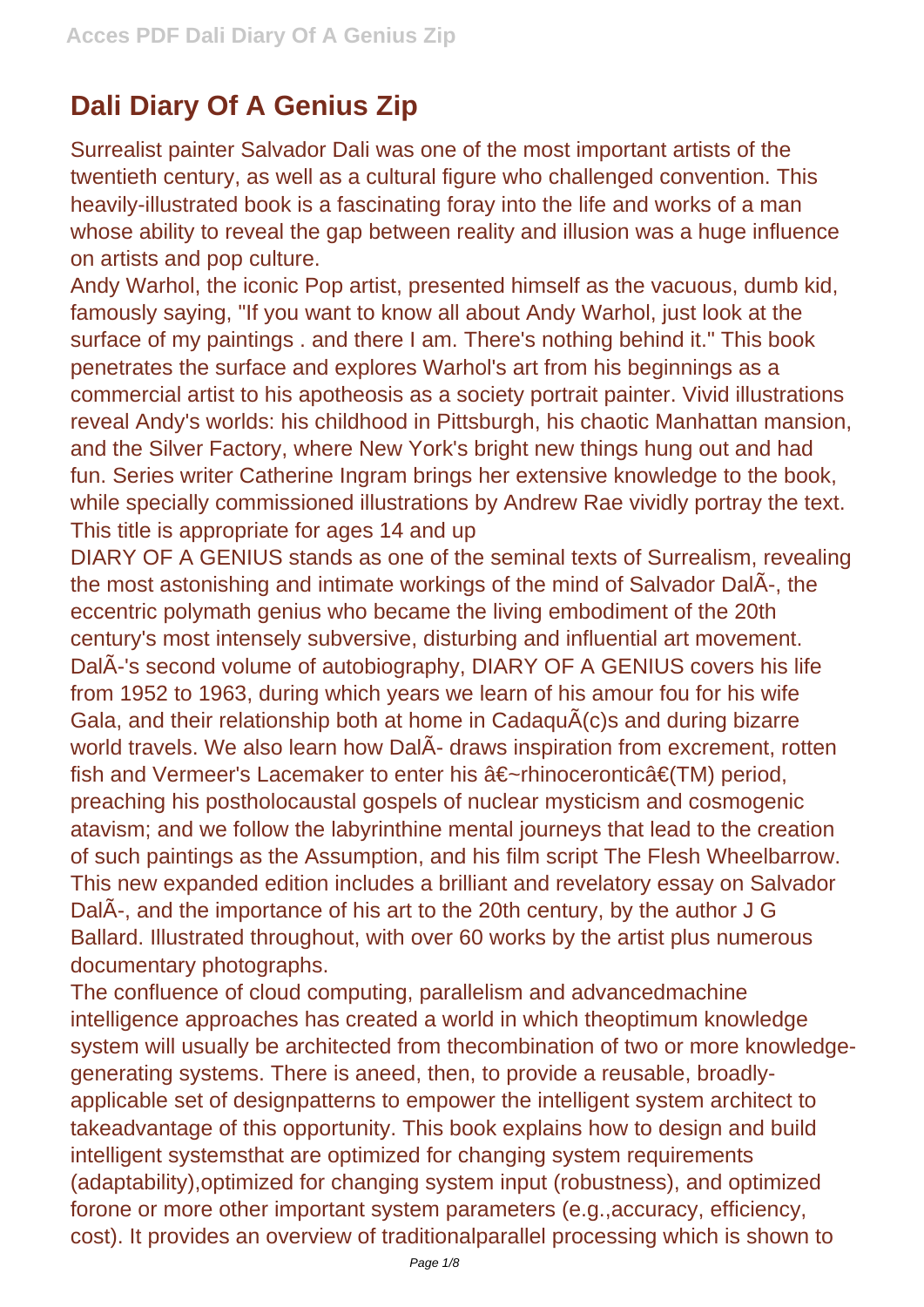consist primarily of task andcomponent parallelism; before introducing metaalgorithmicparallelism which is based on combining two or more algorithms,classification engines or other systems. Key features: Explains the entire roadmap for the design, testing,development, refinement, deployment and statistics-drivenoptimization of building systems for intelligence Offers an accessible yet thorough overview of machineintelligence, in addition to having a strong image processingfocus Contains design patterns for parallelism, especiallymeta-algorithmic parallelism – simply conveyed, reusable andproven effective that can be readily included in the toolbox ofexperts in analytics, system architecture, big data, security andmany other science and engineering disciplines Connects algorithms and analytics to parallelism, therebyillustrating a new way of designing intelligent systems compatiblewith the tremendous changes in the computing world over the pastdecade Discusses application of the approaches to a wide number offields; primarily, document understanding, image understanding,biometrics and security printing Companion website contains sample code and data sets

First published in 1931, Salvador Dalí's REVERIE is an extended, ritualistic masturbatory fantasy focusing on Dulita, a mythic girl-figure of his childhood. With unwavering hallucinatory power Dalí describes how Dulita is seduced and finally violated in the cow stables of an old castle, on the Day of the Dead, amid erogenous piles of excrement and rotting straw. This special ebook edition of REVERIE also includes Dalí's confessional essay "How To Become Erotic Whilst Remaining Chaste", detailing his many sexual obsessions and revealing the origins of Dulita as a key icon of his erotic imaginings.

Sensible artistic advice and lively personal anecdotes in rare important work by famed Surrealist. Filled with Dali's outrageous egotism and unconventional humor, insights into modern art and his own drawings in the margins.

A comprehensive guide to drawing human beings accurately includes in-depth chapters covering proportion, structure, and posture, along with close studies of hands, feet, faces, and limbs.

"Published on the occasion of the exhibition Salvador Dali: the late work, High Museum of Art, Atlanta, Georgia August 7, 2010-January 9, 2011"--Colophon. "Each morning when I awake, I experience again a supreme pleasure—that of being Salvador Dalí." He was a force unto himself, an icon of outrageousness, artistic brilliance, eccentricity, and unmistakable style. Salvador Domingo Felipe Jacinto Dalí y Domènech, Marquis of Pubol, was one of the foremost artists of the twentieth century, and in this concise narrative acclaimed art historian Mary Ann Caws provides a sharply written survey of his life and work. Salvador Dalí examines every twist and turn in Dalí's long and multifaceted career and the pivotal artistic movements at whose center he stood. From his early life in the Catalan region and his expulsions from the School of Fine Arts in Madrid and other schools to the surrealist movement and his work with Buñuel on the films Un chein andalou and L'Âge d'or, Caws charts Dalí's influences and creative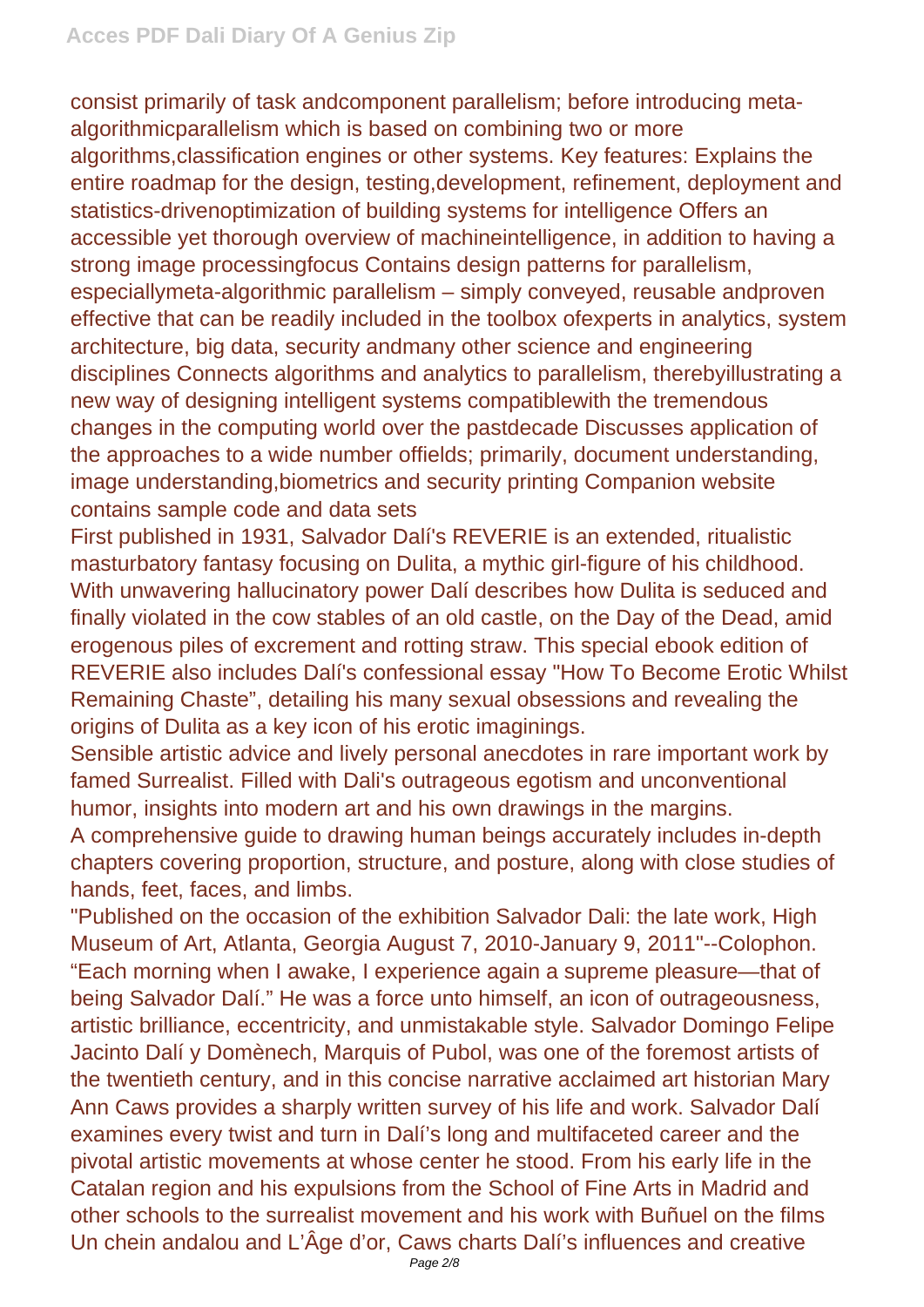process. Dalí's turbulent personal life brought him in contact with a rich assortment of intellectual figures, and Caws considers his relationships with his family; his lovers, including the married Elena Diakonova; and with friends such as poet Federico Garcia Lorca. His writings, drawings, photography, and painted works offer up new clues about the artist under Caws's incisive eye, as she analyzes his lesser-known writings and creative works, as well as his Surrealist paintings and "hand-painted dream photographs" such as The Persistence of Memory. A masterfully written biographical study, Salvador Dalí paints an arresting portrait of one of the most elusive artists of our time.

This startling early autobiography takes Dalí through his late 30s and "communicates the...total picture of himself (Dalí) sets out to portray" — Books. Superbly illustrated with over 80 photographs and scores of drawings.

Drawing on extensive research and recently discovered sources, this ambitious biography of Salvador Dali traces the infamous artist's life from childhood to death, revealing his outlandish personality, paranoia, and sexual torment. Diary of a GeniusDeicide Press

A record of the artist's life between 1952 and 1963, kept at his home in Port Lligat in the south of Spain.

This immersive dive into the life and work of Salvador Dalí unlocks the secret of this creative genius and reveals for the first time how his erotically charged paintings changed the world of modern art. In turns beloved and reviled, twentieth century art, painter, filmmaker, and designer Salvador Dalí set Europe and the United States ablaze with his uncompromising genius, sexual sadism, and flirtations with megalomania. His shocking behavior and work frequently alienated critics; his views were so outrageous, even prominent Surrealists tried to ostracize him. Still, every morning he experienced "an exquisite joy—the joy of being Salvador Dalí," and, through a remarkable talent that invited bewilderment, anger, and adoration, rose to unprecedented levels of fame—forever shifting the landscape of the art world and the nature of celebrity itself. In this stunning volume, rich with more than 150 full-color images, noted art historians Jean-Pierre Isbouts and Christopher Heath Brown discuss the historical, social, and political conditions that shaped Dalí's work, identify the impact of Modern as well as Old Master art, and present an unflinching view of the master's personal relationships and motivations. With their deeply compelling narrative, Isbouts and Brown uncover how Dalí's visual wit and enduring cult of personality still impacts fashion, literature, and art, from Andy Warhol to Lady Gaga, and seeks to answer why, in an age of shock and awe, Dalí's art still manages to distress, perplex, and entertain.

'LOST and PROFOUND: The Rejected Book Reviews by Famous People' is a unique and hilarious collection of unpublished book reviews seemingly written by household names who have reached the top in film, television, journalism, science, music, sport, art, business, politics and literature. Included among the 'reviewers' are George W. Bush, David Letterman, Madonna, Gore Vidal,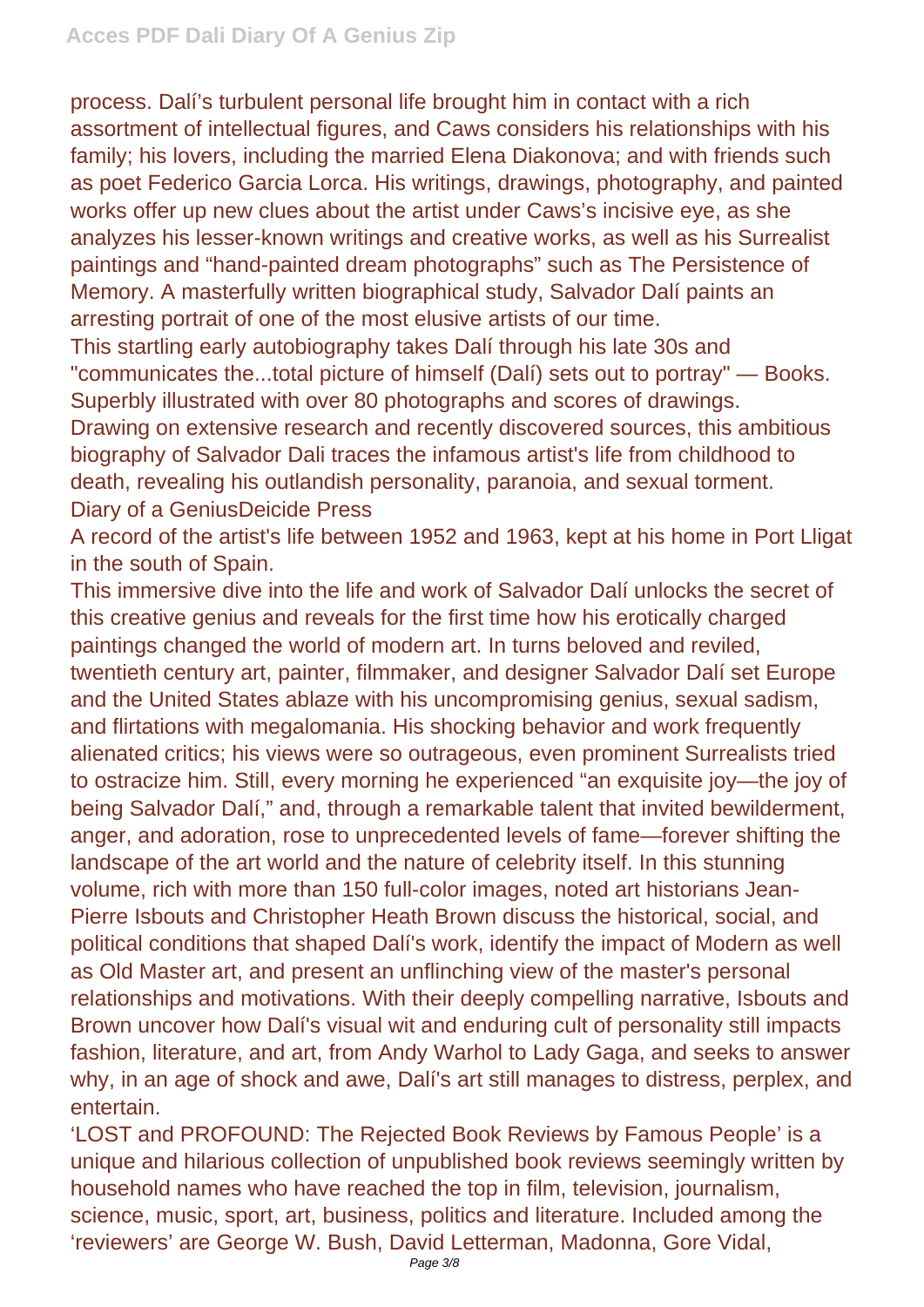Shirley MacLaine, Arnold Palmer, Elton John, Gloria Steinem, David Suzuki, Walter Cronkite, Salvatore 'Sammy the Bull' Gravano, Jimmy Swaggart and Monica Lewinsky. All the books reviewed are real, and the astonishing diversity of interests of the celebrities demonstrates that shallow perception can never be disguised as deep thought, no matter how cleverly expressed. As revealed in the book's 'Introduction', Mark McKirdy acquired this collection when he successfully bid for a small, dusty box at a Sotheby's auction in 2013. Upon his return to Oxford University, where he was the anthropologist-in-residence, he opened the box and, like Howard Carter marveling at the treasures he'd just unearthed from Tutankhamun's tomb in 1922, the author was holding a golden collection of book reviews by many of the world's most significant people. Each review had apparently been commissioned by the prestigious literary journal, 'The London Review of Books' and each, for reasons never revealed, received a soul-crushing rebuff by way of a large, red 'Rejected' stamp. As with all well written satire, 'LOST and PROFOUND' will give readers pause for thought, seconds for chuckling, minutes of laughing out loud and hours of fun, and if the celebrities mentioned in the book didn't actually write the reviews cited, they probably wish they had.

The Collected Writings of Salvador Dalí is the first comprehensive collection of Dalí's shorter writings to appear in English. The volume includes almost all of his writings published in the 1920s and 1930s, most of which appear in this book for the first time in an English translation. It also offers a substantial selection of the shorter pieces published in the 1940s and later, including excerpts from some of his book-length publications. The texts are accompanied by extensive commentaries and annotations which serve to illuminate the rich intellectual background and the broad range of references brought by Dalí to his writings. Cult classic and collector's item, Dali's Mustache is the result of the astonishing artistic collaboration between surrealist Salvador Dalí and experimental photography pioneer Philippe Halsman. Dalí and Halsman were friends as well as professional collaborators for more than three decades. Subtitled A Photographic Interview, the concept of the book is one short question presented to Dalí, which Dalí answers, followed by a corresponding black-and-white photograph by Halsman. The photographs are intentionally absurd and hilarious. Early editions of this book came with a warning on the back that said "Warning! This book is preposterous." Question: "I have the feeling, to have discovered your secret, Salvador. Could it be that you are crazy?" Answer: "I am certainly saner than the person who bought this book."

Dali's themes and philosophical reflections are illustrated in a chronological collection of his cosmic paintings

Ad Reinhardt is probably best known for his black paintings, which aroused as much controversy as admiration in the American art world when they were first exhibited in the 1950s. Although his ideas about art and life were often at odds with those of his contemporaries, they prefigured the ascendance of minimalism.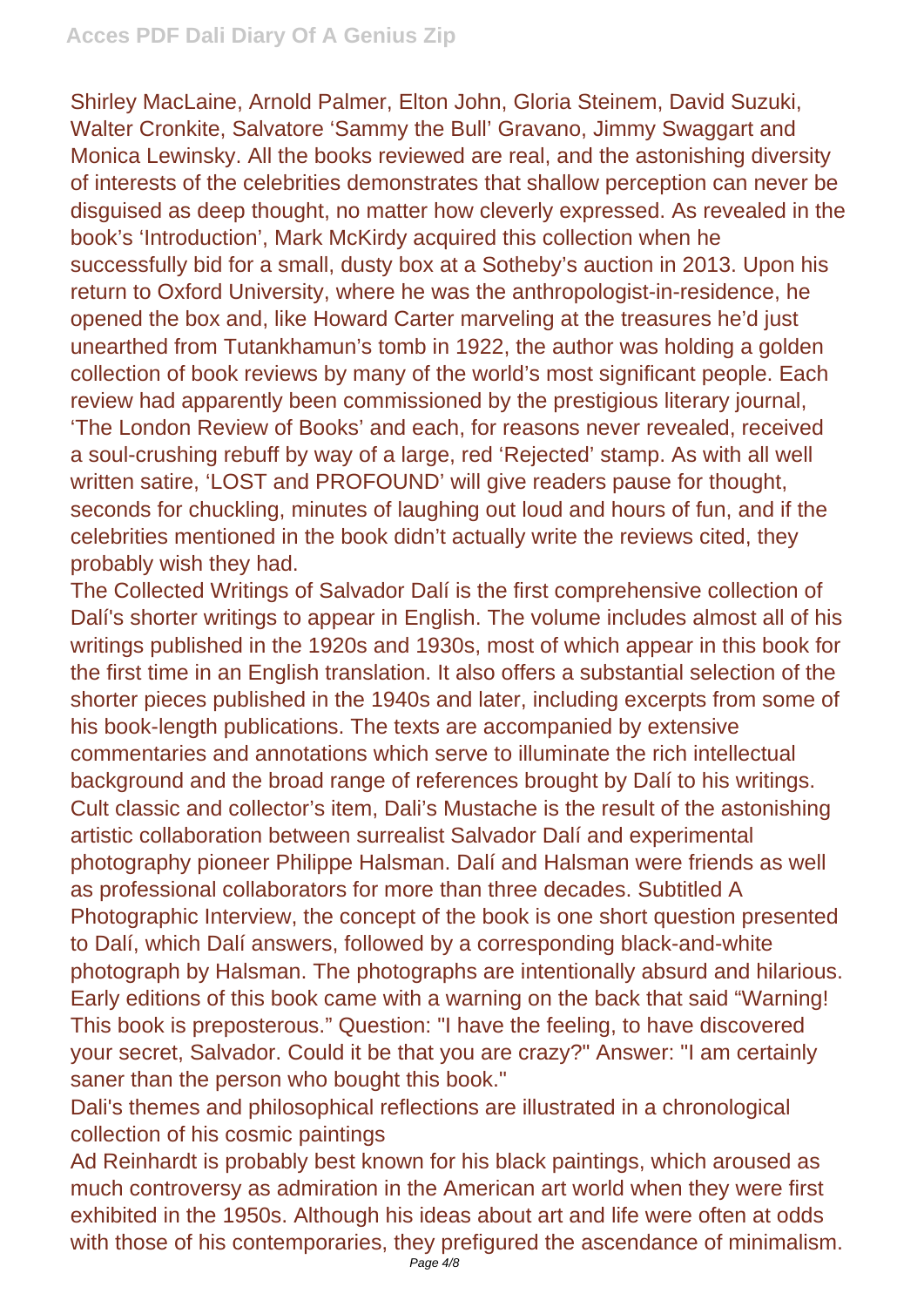Reinhardt's interest in the Orient and in religion, his strong convictions about the value of abstraction, and his disgust with the commercialism of the art world are as fresh and valid today as they were when he first expressed them.

Dali is the most famous artist associated with the Surrealist movement, but his official association with the movement was brief, following his expulsion by Andre Breton after five years.Oui was first published in French in 1971, and elicited a reassessment of Dali. Here through short fictions, essays and poems, Dali shows his love for his Spanish comrades, Bunuel and Lorca, his passion for the emerging arts of photography and cinema (UN CHIEN ANDALOU), his Catalan roots and subsequent entry into the cosmopolitan world of Parisian Avant Garde. Turning away from the powerful Cubist influence of fellow painter Pablo Picasso, Salvador Dali incorporated the hallucinatory qualities of Surrealism in his paintings and went on to become one of the 20th century's most famous artists. The melting clocks in his "Persistence of Memory" are among the most recognizable images in modern art. That well-known work appears here in sticker format along with 15 other scrupulously reproduced works by the Spanish artist, among them" The Visage of War, Figure at a Window, The Enigma of Desire, "and" Surrealist Poster. "Original Dover (2000) publication."

This immersive dive into the life and work of Salvador Dalí unlocks the secret of this creative genius and reveals for the first time how his erotically charged paintings changed the world of modern art. In turns beloved and reviled, twentieth century art, painter, filmmaker, and designer Salvador Dalí set Europe and the United States ablaze with his uncompromising genius, sexual sadism, and flirtations with megalomania. His shocking behavior and work frequently alienated critics; his views were so outrageous, even prominent Surrealists tried to ostracize him. Still, every morning he experienced "an exquisite joy--the joy of being Salvador Dalí," and, through a remarkable talent that invited bewilderment, anger, and adoration, rose to unprecedented levels of fame--forever shifting the landscape of the art world and the nature of celebrity itself. In this stunning volume, rich with full-color images, noted art historians Jean-Pierre Isbouts and Christopher Heath Brown discuss the historical, social, and political conditions that shaped Dalí's work, identify the impact of Modern as well as Old Master art, and present an unflinching view of the master's personal relationships and motivations. With their deeply compelling narrative, Isbouts and Brown uncover how Dalí's visual wit and enduring cult of personality still impacts fashion, literature, and art, from Andy Warhol to Lady Gaga, and seeks to answer why, in an age of shock and awe, Dalí's art still manages to distress, perplex, and entertain.

This extensive volume uncovers Dali's influences, artistic development, and legacy, offering unprecedented access inside the world of the man behind the mustache. Through astute analysis of Dali's work and how the events of his time converged with his drive to become a legend, this volume examines one of the most significant contributors to twentieth-century art. Although recognized primarily as a painter, Dali experimented with a wide range of media. This comprehensive review includes the literature, photography, film, and sculpture that influenced and was created by Dali throughout his career, from paintings such as The Persistence of Memory, to the icons of the surrealist movement such as the Mae West Lips Sofa and the Lobster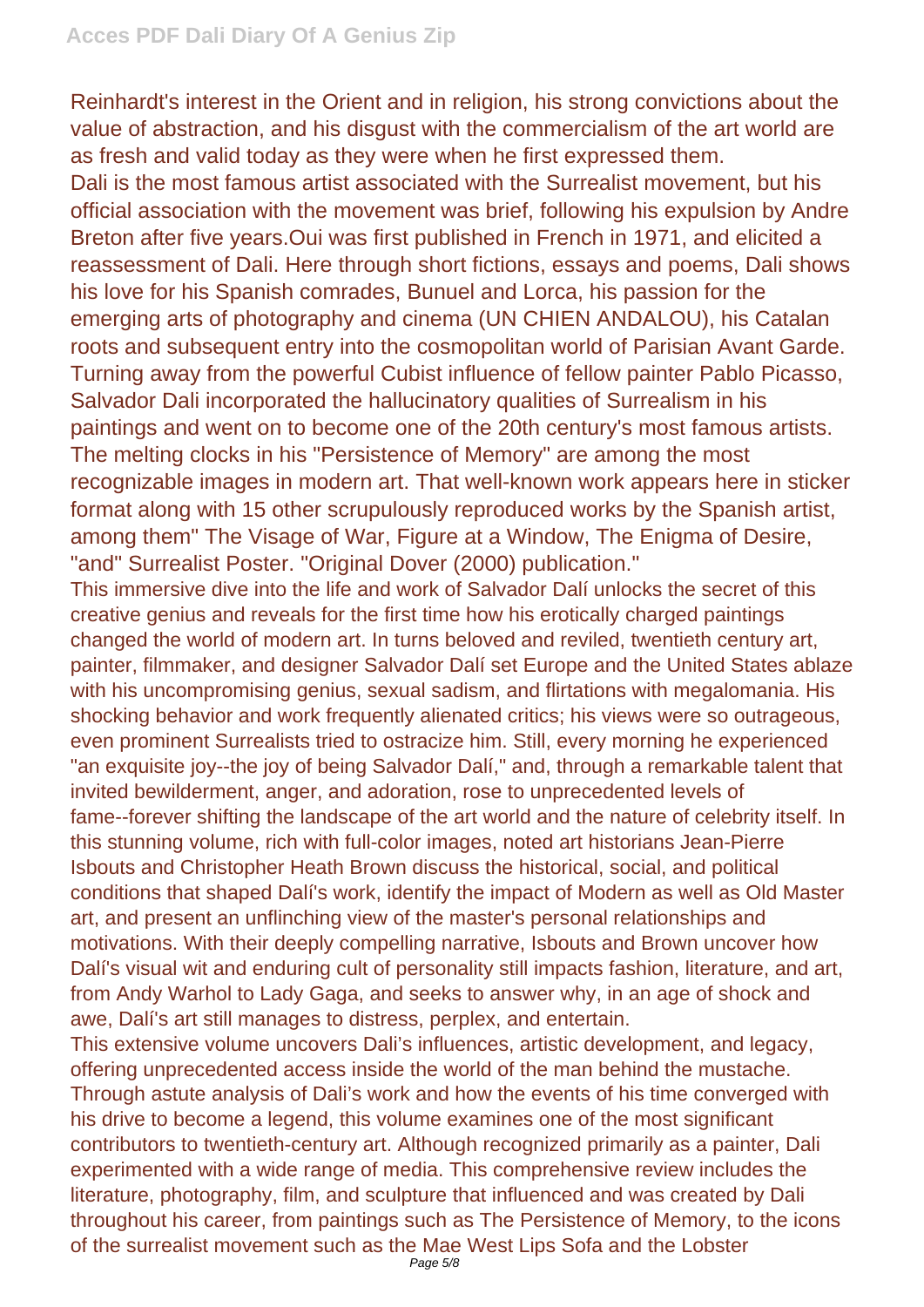Telephone, to short film collaborations with Luis Buñuel. The author offers insight into this undisputed genius, charting Dali's progression as an artist and controversial public figure, and demonstrating his influence on contemporary artists such as Warhol, Koons, and Murakami.

This book, the most comprehensive and sumptuous ever published about the exceptional artist Salvador Dali, is a fitting tribute to the great master. Explores Dali's experiments with perspectives, offering more than one hundred color and sixty-one black and white illustrations of the artist's optical illusions.

A further volume in this series, this year discussing not so much food or its preparation as its portrayal in any number of art forms such as popular music, crime novels, film, theatre, literature, and fine art. There are also some papers which concentrate on the art of food, or art relating to food: an instance is the art of tissue-paper orange wrappers (a recondite but riveting item). My impression, when this subject was first mooted, was that all contributions would revolve around paintings and high arts. I was mistaken, there is a remarkable spread: the arrangement of 18th-century desserts; cookery and the Cuban Santeria religion; drink in 19th-century English fiction; food in film noir; the cook as artist in 18th-century England; architectural food design in France and Italy; popcorn poetry; food and eating in Bronte novels; and much more. These volumes are sometimes indigestible fricassees if swallowed at once, but think of them as platters of oysters - each may contain a pearl. By the finish a bracelet at least, perhaps a necklace, is the consequence.

With an introduction by Robert Motherwell and an appreciation by Jasper Johns "Marcel Duchamp, one of this century's pioneer artists, moved his work through the retinal boundaries which had been established with Impressionism into a field where language, thought and vision act upon one another. There it changed form through a complex interplay of new mental and physical materials, heralding many of the technical, mental and visual details to be found in more recent art. . . "In the 1920s Duchamp gave up, quit painting. He allowed, perhaps encouraged, the attendant mythology. One thought of his decision, his willing this stopping. Yet on one occasion, he said it was not like that. He spoke of breaking a leg. 'You don't mean to do it,' he said. "The Large Glass. A greenhouse for his intuition. Erotic machinery, the Bride, held in a see-through cage-'a Hilarious Picture.' Its cross references of sight and thought, the changing focus of the eyes and mind, give fresh sense to the time and space we occupy, negate any concern with art as transportation. No end is in view in this fragment of a new perspective. 'In the end you lose interest, so I didn't feel the necessity to finish it.' "He declared that he wanted to kill art ('for myself') but his persistent attempts to destroy frames of reference altered our thinking, established new units of thought, 'a new thought for that object.' "The art community feels Duchamp's presence and his absence. He has changed the condition of being here."--Jasper Johns, from Marcel Duchamp: An Appreciation

Among the many books written on or by Salvador Dalí, this is the first to give a complete, well-documented picture of his life and art. Carlos Rojas's approach to Dalí is somewhere between biography, Freudian analysis, and art and literary interpretation. Dalí is haunted from earliest childhood by the specter of his elder brother who died as a toddler shortly before Dalí was conceived (both brothers and the father bore the same name), as he is haunted by the devouring phantom of his mother, that praying mantis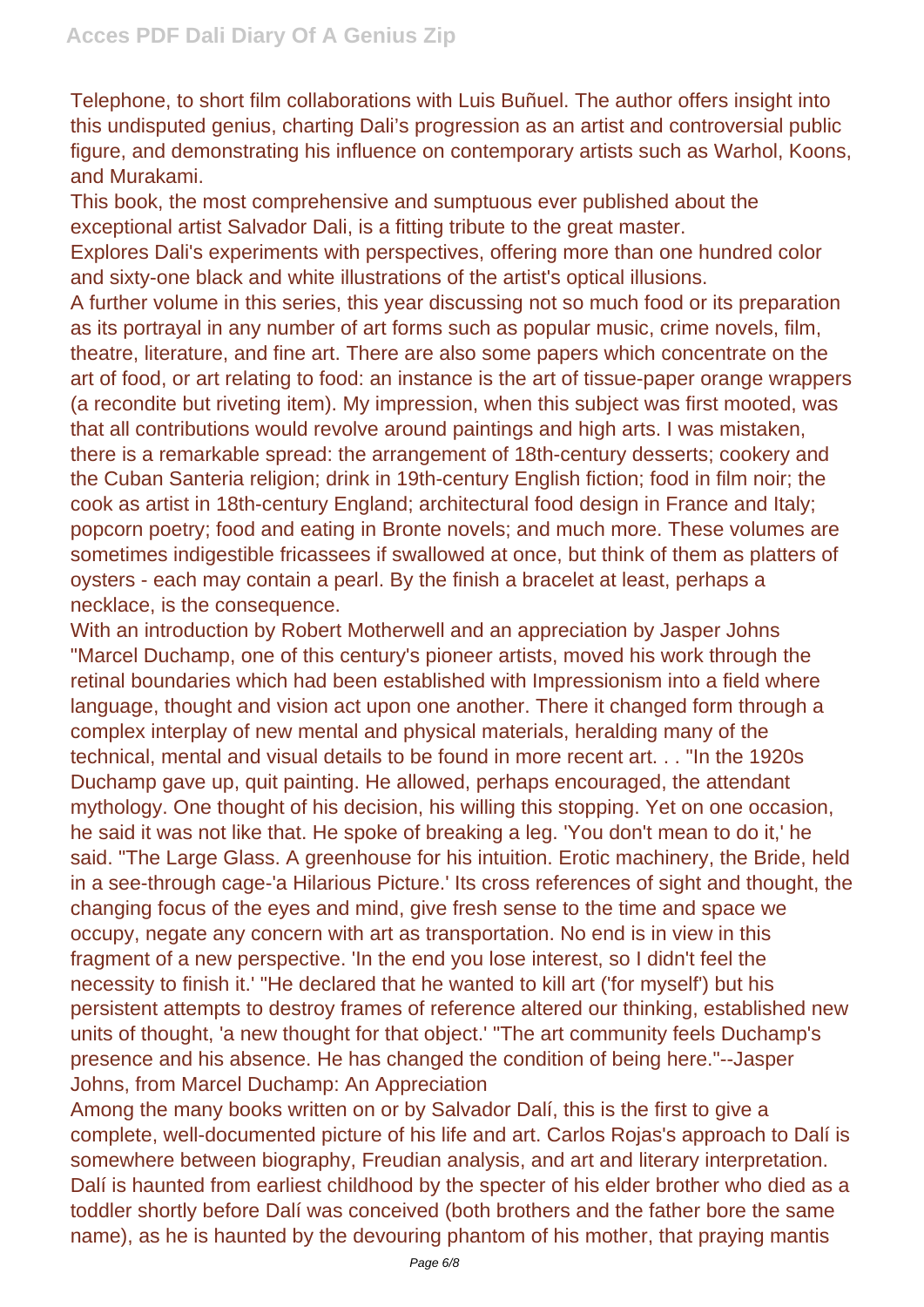on whose portrait he would like to spit. Dalí is seen as endlessly struggling to affirm his identity and existence. A combination of genius, madman, neurotic, and spoiled brat, Dalí is illuminated by his work, while the known facts of his life, his own writings, those of his sister, and of others, are used to analyze the paintings, which are described in considerable detail. Rojas also provides sustained analyses of Dalí's relationships, including his influential amorous and intellectual affair with Federico García Lorca. This engaging book spans three centuries to provide the first full account of the long and diverse history of genius in France. Exploring a wide range of examples from literature, philosophy, and history, as well as medicine, psychology, and journalism, Ann Jefferson examines the ways in which the idea of genius has been ceaselessly reflected on and redefined through its uses in these different contexts. She traces its varying fortunes through the madness and imposture with which genius is often associated, and through the observations of those who determine its presence in others. Jefferson considers the modern beginnings of genius in eighteenth-century aesthetics and the works of philosophes such as Diderot. She then investigates the nineteenth-century notion of national and collective genius, the self-appointed role of Romantic poets as misunderstood geniuses, the recurrent obsession with failed genius in the realist novels of writers like Balzac and Zola, the contested category of female genius, and the medical literature that viewed genius as a form of pathology. She shows how twentieth-century views of genius narrowed through its association with IQ and child prodigies, and she discusses the different ways major theorists—including Sartre, Barthes, Derrida, and Kristeva—have repudiated and subsequently revived the concept. Rich in narrative detail, Genius in France brings a fresh approach to French intellectual and cultural history, and to the burgeoning field of genius studies.

Sita, detective Lalli's niece—and occasional Watson—runs into former classmate Anais at Mumbai airport. Even as the friends catch up, Anais hands over a cardboard box she is carrying to a waiting woman, nonchalantly informing the traumatized lady that the box contains her son's ashes. Some days later, Anais herself turns up dead in the slimy Mithi River, a pink nylon rope wrapped ritually around her neck. What does the cardboard box with human remains have to do with Anais's murder? And what significance do the peculiar knots round her neck have? Lalli must find answers, fast, if she is to prevent more deaths "[A] spirited and deeply researched project.... [Benkemoun's] affection for her subject is infectious. This book gives a satisfying treatment to a woman who has been confined for decades to a Cubist's limited interpretation." — Joumana Khatib, The New York Times Merging biography, memoir, and cultural history, this compelling book, a bestseller in France, traces the life of Dora Maar through a serendipitous encounter with the artist's address book. In search of a replacement for his lost Hermès agenda, Brigitte Benkemoun's husband buys a vintage diary on eBay. When it arrives, she opens it and finds inside private notes dating back to 1951—twenty pages of phone numbers and addresses for Balthus,